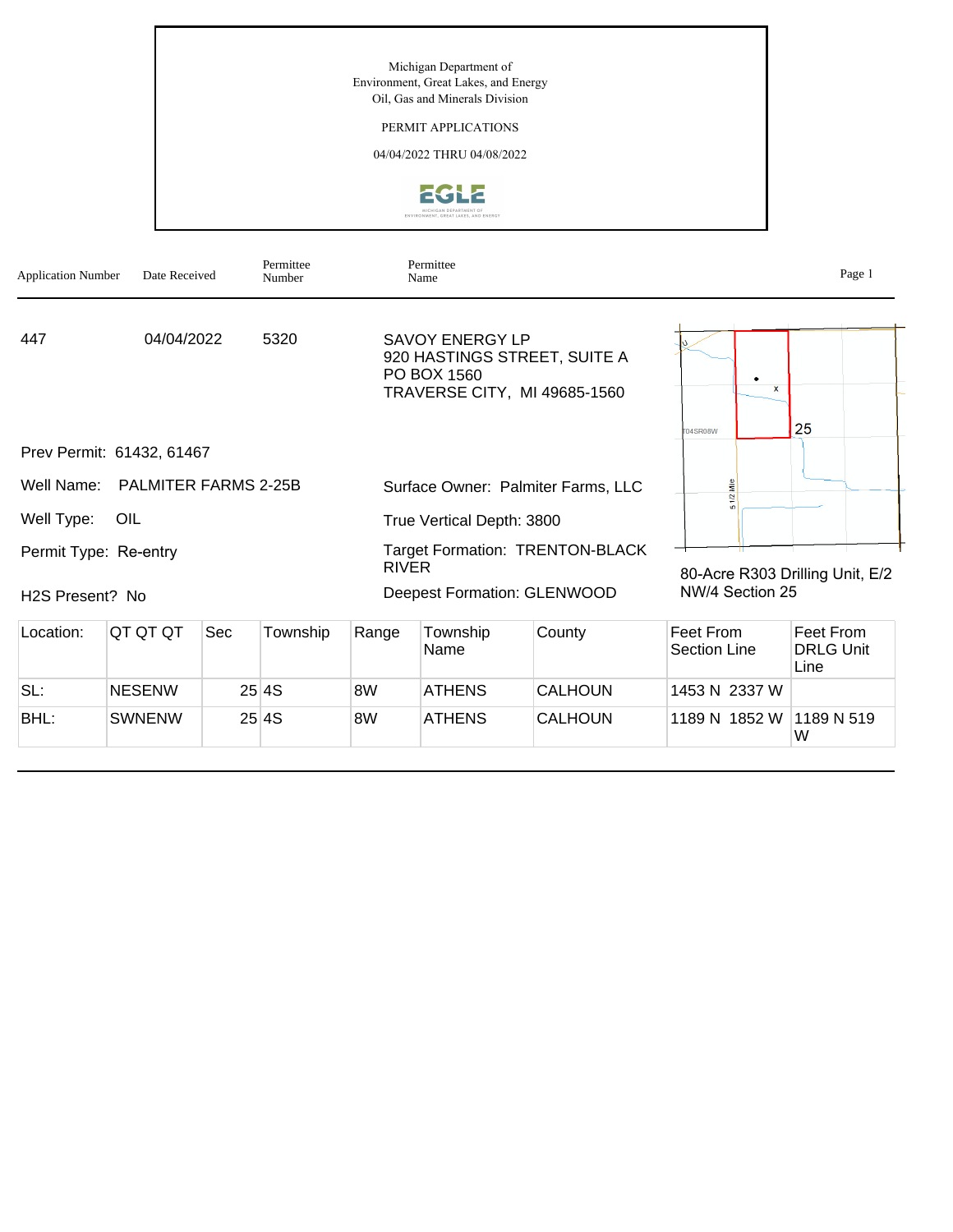Michigan Department of Environment, Great Lakes, and Energy Oil, Gas and Minerals Division

## PERMIT APPLICATIONS

04/04/2022 THRU 04/08/2022



| <b>Application Number</b>     | Date Received             |     | Permittee<br>Number            |                                   | Permittee<br>Name                                                                                               |                                 |                                            |                                        | Page 2                                |
|-------------------------------|---------------------------|-----|--------------------------------|-----------------------------------|-----------------------------------------------------------------------------------------------------------------|---------------------------------|--------------------------------------------|----------------------------------------|---------------------------------------|
| 690                           | 04/05/2022                |     | 5320                           |                                   | <b>JOY ENERGY LP</b><br><b>HASTINGS STREET, SUITE A</b><br><b>BOX 1560</b><br><b>AVERSE CITY, MI 49685-1560</b> |                                 | abird<br><b>Black Forest</b><br>Peach Tree | McNab<br><b>ASKA</b><br>logy<br>Kenona | Chaperon                              |
|                               | Prev Permit: 36364, 54869 |     |                                |                                   |                                                                                                                 |                                 |                                            | 4                                      | North Arbutus Lake                    |
| Well Name:<br>HD <sub>2</sub> |                           |     | State East Bay & Schneider 1-4 |                                   | Surface Owner: Schneider, Vincent<br>E. and Kathy                                                               |                                 | <b>T26NR10W</b>                            | X                                      |                                       |
| Well Type:                    | OIL                       |     |                                | True Vertical Depth: 5683         |                                                                                                                 |                                 |                                            |                                        |                                       |
| Permit Type: Re-entry         |                           |     |                                | <b>Target Formation: NIAGARAN</b> |                                                                                                                 |                                 |                                            |                                        |                                       |
| H <sub>2</sub> S Present? No  |                           |     |                                |                                   | <b>Deepest Formation: NIAGARAN</b>                                                                              |                                 | Section 4                                  |                                        | 160-Acre R303 Drilling Unit, SE/4     |
| Location:                     | QT QT QT                  | Sec | Township                       | Range                             | Township<br>Name                                                                                                | County                          | Feet From<br><b>Section Line</b>           |                                        | Feet From<br><b>DRLG Unit</b><br>Line |
| SL:                           | <b>SENESW</b>             |     | 4 26N                          | <b>10W</b>                        | <b>EAST BAY</b>                                                                                                 | <b>GRAND</b><br><b>TRAVERSE</b> | 1644 S 2070 W                              |                                        |                                       |
| BHL:                          | <b>SENESW</b>             |     | 4 26N                          | 10W                               | <b>EAST BAY</b>                                                                                                 | <b>GRAND</b>                    | 347 N 510 W                                |                                        | 347 N 510 E                           |

**TRAVERSE**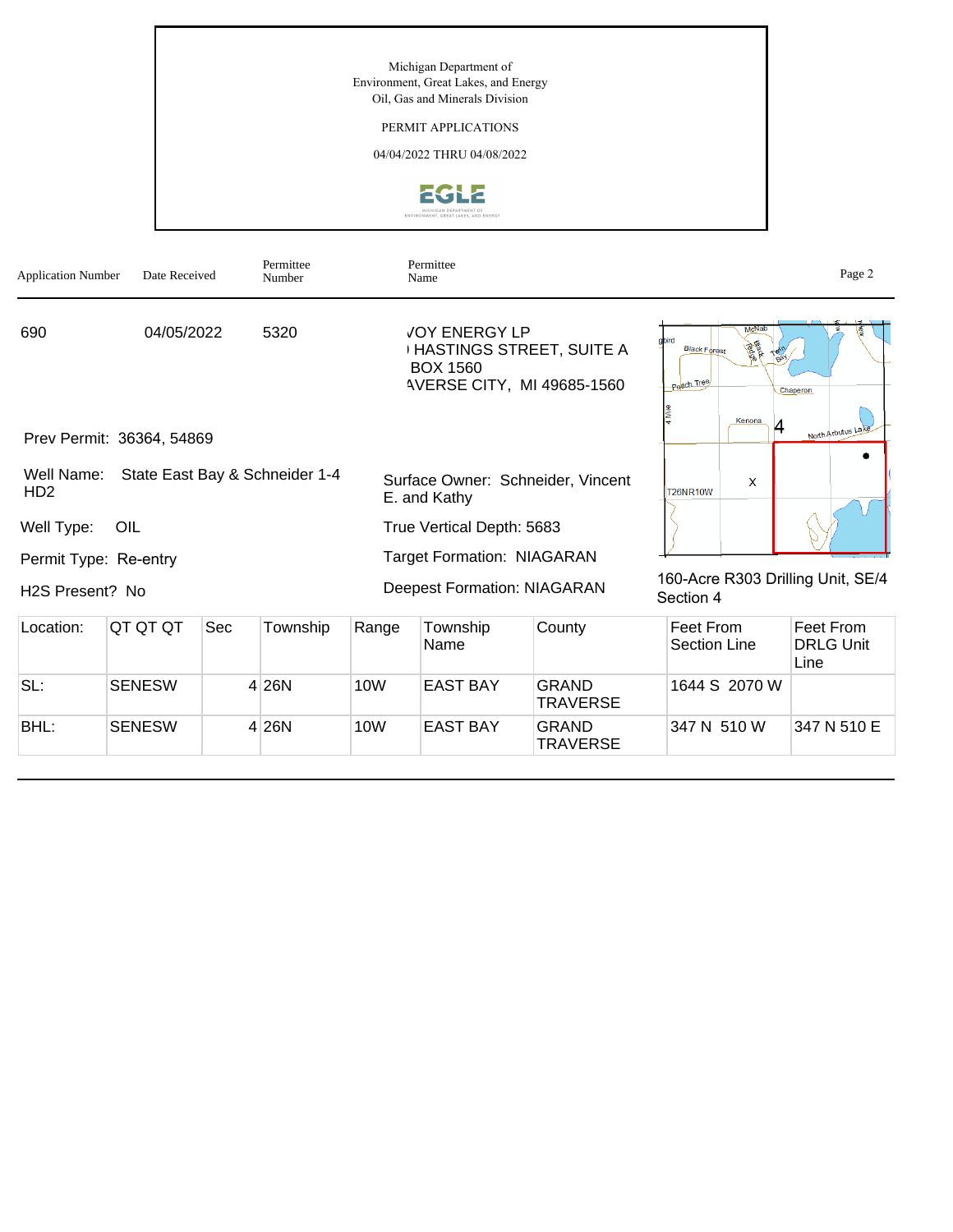Michigan Department of Environment, Great Lakes, and Energy Oil, Gas and Minerals Division

# PERMIT APPLICATIONS

04/04/2022 THRU 04/08/2022



| <b>Application Number</b>    | Date Received   |     | Permittee<br>Number |                 | Permittee<br>Name                                                                                        |                                         |                                               | Page 3                                |  |
|------------------------------|-----------------|-----|---------------------|-----------------|----------------------------------------------------------------------------------------------------------|-----------------------------------------|-----------------------------------------------|---------------------------------------|--|
| 703<br>Prev Permit: 31845    | 04/06/2022      |     | 6366                |                 | <b>MAVERICK EXPLORATION AND</b><br>PRODUCTION INC<br>3301 VETERANS DR STE 107<br>TRAVERSE CITY, MI 49684 |                                         |                                               | x<br>28<br><b>T26NR10W</b>            |  |
| Well Name:                   | STUCKMAN 1-28 A |     |                     |                 | Surface Owner: Pair-O-Dice<br>Properties, LLC                                                            |                                         |                                               |                                       |  |
| Well Type: OIL               |                 |     |                     |                 | True Vertical Depth: 6325                                                                                |                                         |                                               |                                       |  |
| Permit Type: Re-entry        |                 |     |                     |                 |                                                                                                          | <b>Target Formation: NIAGARAN BROWN</b> | 80-Acre Drilling Unit, N/2 NE/4<br>Section 28 |                                       |  |
| H <sub>2</sub> S Present? No |                 |     |                     |                 |                                                                                                          | Deepest Formation: NIAGARAN BROWN       |                                               |                                       |  |
| Location:                    | QT QT QT        | Sec | Township            | Range           | Township<br>Name                                                                                         | County                                  | Feet From<br><b>Section Line</b>              | Feet From<br><b>DRLG Unit</b><br>Line |  |
| SL:                          | <b>NENENE</b>   |     | 28 26N              | 10 <sub>W</sub> | <b>EAST BAY</b>                                                                                          | <b>GRAND</b><br><b>TRAVERSE</b>         | 453 N 450 E                                   |                                       |  |
| BHL:                         | <b>SWNENE</b>   |     | 28 26N              | 10W             | <b>EAST BAY</b>                                                                                          | <b>GRAND</b><br><b>TRAVERSE</b>         | 764 N 819 E                                   | 460 S 819 W                           |  |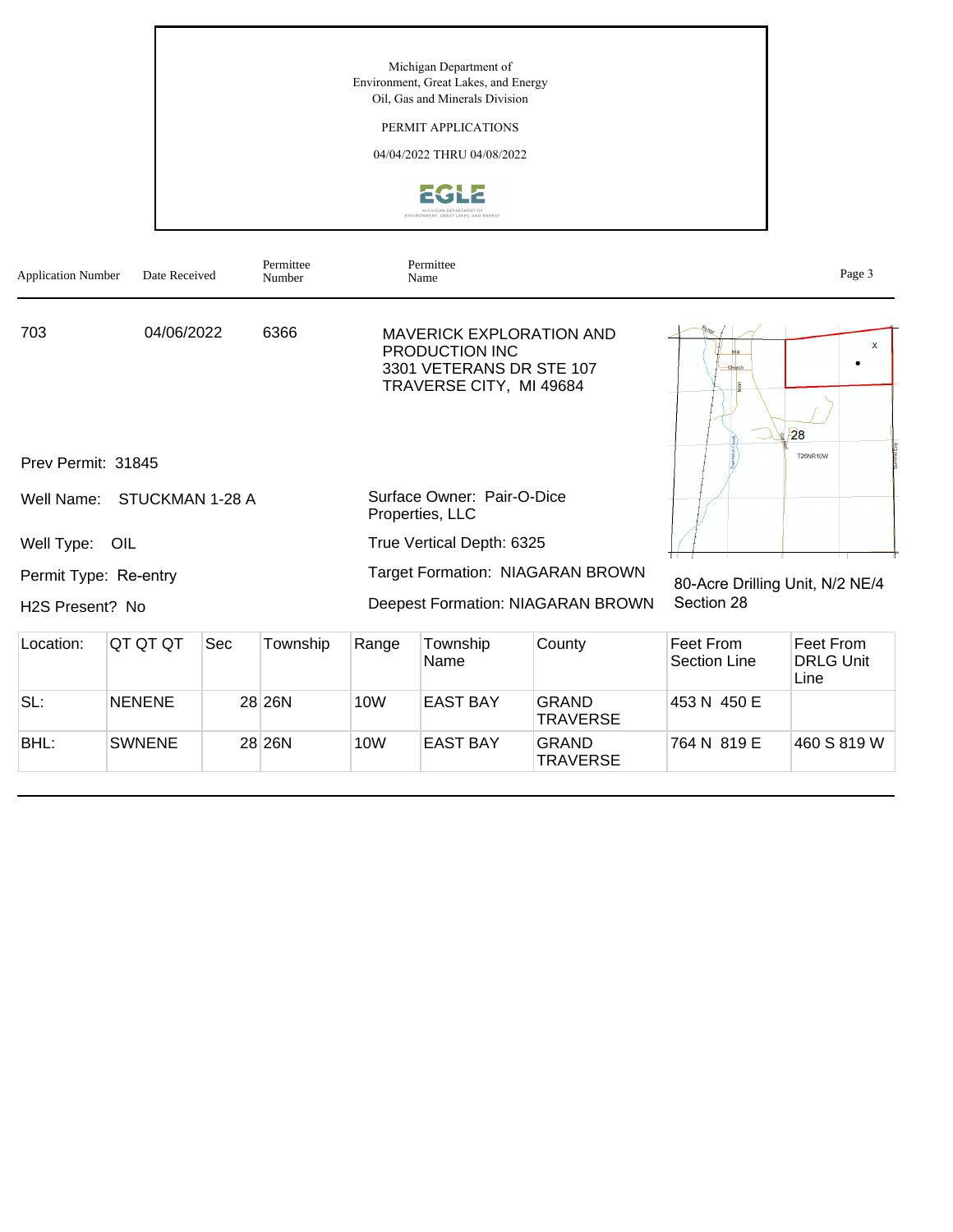|                                |                                 |                                |          | Michigan Department of<br>Oil, Gas and Minerals Division       | Environment, Great Lakes, and Energy     |              |                                                                           |
|--------------------------------|---------------------------------|--------------------------------|----------|----------------------------------------------------------------|------------------------------------------|--------------|---------------------------------------------------------------------------|
|                                |                                 |                                |          | PERMIT LIST                                                    |                                          |              |                                                                           |
|                                |                                 |                                |          | 4/4/2022 THRU 4/8/2022                                         |                                          |              |                                                                           |
|                                |                                 |                                |          | MICHIGAN DEPARTMENT OF<br>ENVIRONMENT, GREAT LAKES, AND ENERGY |                                          |              |                                                                           |
| Permit Number                  | <b>Issue Date</b>               | Permittee<br>Number            |          | Permittee<br>Name                                              |                                          |              | Page 1                                                                    |
| 61602                          | 4/7/2022                        | 491                            |          |                                                                | <b>CONSUMERS ENERGY CO</b>               |              | {{                                                                        |
|                                |                                 |                                |          |                                                                | 1945 W PARNALL RD                        |              |                                                                           |
|                                | API Well No: 21-035-62020-00-00 |                                |          |                                                                | JACKSON, MI 49201                        |              | $\overline{\mathbf{8}}$<br>$\overline{7}$                                 |
| Prev Permit:                   |                                 |                                |          |                                                                |                                          |              | Pilot hole<br>Cranberry Lake Gas Storage Flek                             |
| Well Name:<br>P                |                                 | <b>STATE SUMMERFIELD C-995</b> |          |                                                                | Surface Owner: State of Michigan         |              | H <sub>D1</sub><br>18<br>17<br>HD2                                        |
| Well Type:                     | Pilot Hole                      |                                |          |                                                                | True Vertical Depth: 1408FT              |              |                                                                           |
| Permit Type: Drill             |                                 |                                |          |                                                                | Target Formation: MICHIGAN STRAY         |              |                                                                           |
| H2S Present? No                |                                 |                                |          |                                                                | <b>Deepest Formation: MARSHALL</b>       |              |                                                                           |
| Location:                      | QT QT QT                        | Sec                            | Township | Range                                                          | Township<br>Name                         | County       | Feet From<br>Feet From<br><b>DRLG Unit</b><br><b>Section Line</b><br>Line |
| SL:                            | <b>SWSESE</b>                   |                                | 8 20 N   | 5W                                                             | <b>SUMMERFIELD</b>                       | <b>CLARE</b> | 415 S 834 E                                                               |
| BHL:                           | <b>SWSESE</b>                   |                                | 8 20 N   | 5W                                                             | <b>SUMMERFIELD</b>                       | <b>CLARE</b> | 415 S 834 E                                                               |
| 61603                          | 4/7/2022                        | 491                            |          |                                                                | <b>CONSUMERS ENERGY CO</b>               |              |                                                                           |
|                                |                                 |                                |          |                                                                | 1945 W PARNALL RD<br>JACKSON, MI 49201   |              | 8<br>$\overline{7}$                                                       |
|                                | API Well No: 21-035-62020-01-00 |                                |          |                                                                |                                          |              | Pilot hole<br>Cranberry Lake Gas Storage Field                            |
| Prev Permit:                   |                                 |                                |          |                                                                |                                          |              | HDT                                                                       |
| Well Name:<br>H <sub>D</sub> 1 |                                 | STATE SUMMERFIELD C-995        |          |                                                                | Surface Owner: State of Michigan         |              | 18<br>17<br>HD <sub>2</sub>                                               |
| Well Type:                     | Gas Storage                     |                                |          |                                                                | True Vertical Depth: 1252FT              |              |                                                                           |
| Permit Type: Re-entry          |                                 |                                |          |                                                                | Target Formation: MICHIGAN STRAY         |              |                                                                           |
| H2S Present? No                |                                 |                                |          |                                                                | <b>Deepest Formation: MICHIGAN STRAY</b> |              |                                                                           |
| Location:                      | QT QT QT                        | Sec                            | Township | Range                                                          | Township<br>Name                         | County       | Feet From<br>Feet From<br>Section Line<br><b>DRLG Unit</b><br>Line        |
| SL:                            | <b>SWSESE</b>                   |                                | 8 20 N   | 5W                                                             | <b>SUMMERFIELD</b>                       | <b>CLARE</b> | 415 S 834 E                                                               |
| BHL:                           | <b>SWNWNW</b>                   |                                | 8 20 N   | 5W                                                             | SUMMERFIELD CLARE                        |              | 941 N 668 W                                                               |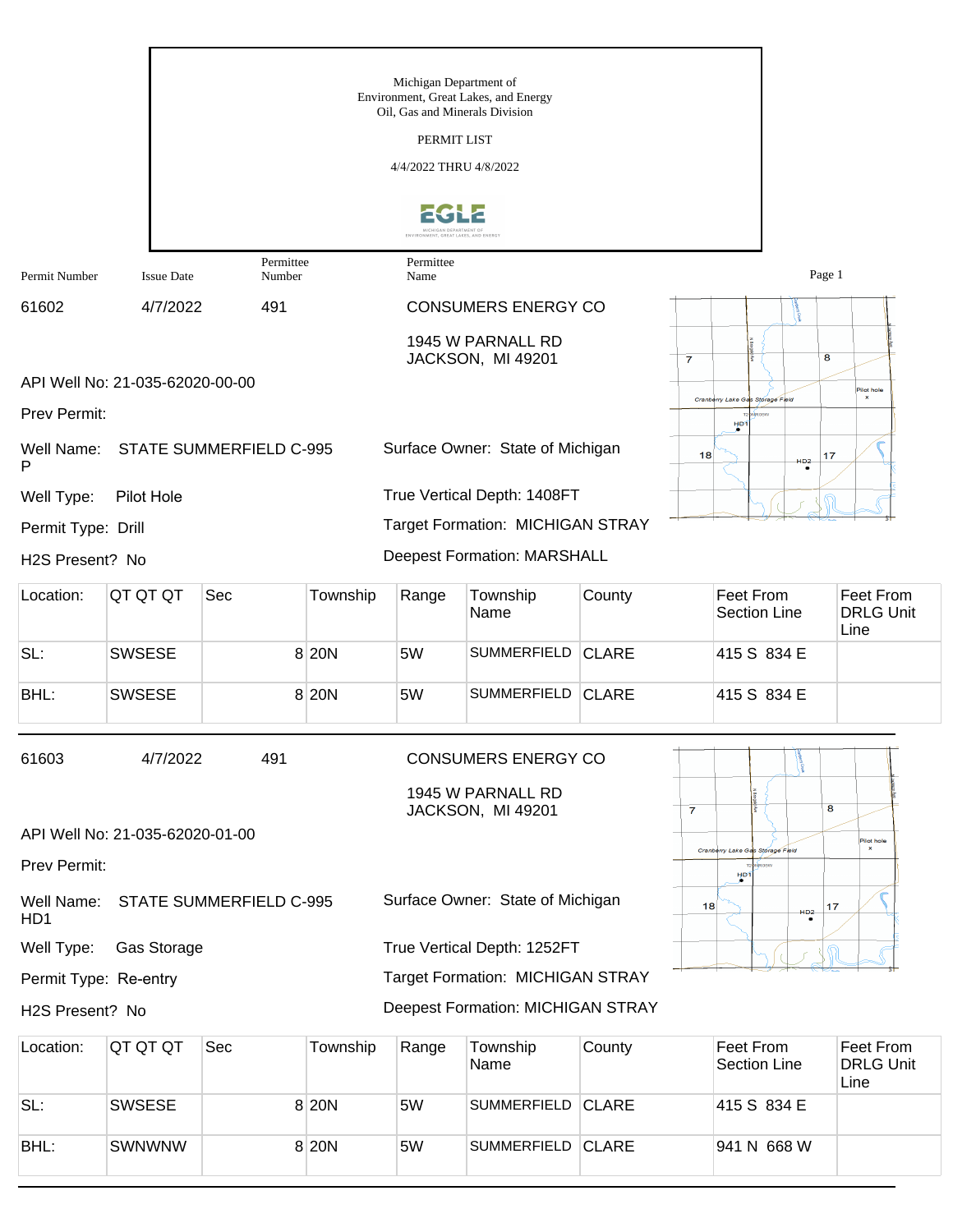|                              |                                 |                          |          | Oil, Gas and Minerals Division<br>PERMIT LIST<br>4/3/2022 THRU 4/9/2022 | Michigan Department of Environment, Great Lakes, and Energy |        |                                                     |           |                         |
|------------------------------|---------------------------------|--------------------------|----------|-------------------------------------------------------------------------|-------------------------------------------------------------|--------|-----------------------------------------------------|-----------|-------------------------|
|                              |                                 |                          |          | <b>UCHIGAN DEPARTMENT OF</b>                                            |                                                             |        |                                                     |           |                         |
| Permit Number                | <b>Issue Date</b>               | Permittee<br>Number      |          | Permittee<br>Name                                                       |                                                             |        |                                                     | Page 2    |                         |
| 61603                        | 4/7/2022                        | 491                      |          |                                                                         | <b>CONSUMERS ENERGY CO</b>                                  |        |                                                     |           |                         |
|                              | API Well No: 21-035-62020-02-00 |                          |          |                                                                         | 1945 W PARNALL RD<br>JACKSON, MI 49201                      |        | $\overline{7}$                                      | 8         | Pilot hole              |
| Prev Permit: 61602           |                                 |                          |          |                                                                         |                                                             |        | Cranberry Lake Gas Storage Field<br>H <sub>D1</sub> |           |                         |
| Well Name:<br>C-995 HD2      |                                 | <b>STATE SUMMERFIELD</b> |          |                                                                         | Surface Owner: State of Michigan                            |        | 18                                                  | 17<br>HD2 |                         |
| Well Type:                   | Gas Storage                     |                          |          |                                                                         | True Vertical Depth: 1255FT                                 |        |                                                     |           |                         |
| Permit Type: Re-entry        |                                 |                          |          |                                                                         | <b>Target Formation: MICHIGAN STRAY</b>                     |        |                                                     |           |                         |
| H <sub>2</sub> S Present? No |                                 |                          |          |                                                                         | <b>Deepest Formation: MICHIGAN STRAY</b>                    |        |                                                     |           |                         |
| Location:                    | QT QT QT                        | Sec                      | Township | Range                                                                   | Township<br>Name                                            | County | Feet From<br>Section Line                           |           | Feet From<br>DRI G Unit |

| Lucalium. | 1919 N        | טשט | <b>TUWISHIP</b> | <b>Naliye</b> | <b>TUWISHIP</b><br>Name | <b>COUNTLY</b> | LACI LIQIII<br>Section Line | LAAL LIQIII<br>DRLG Unit<br>Line |
|-----------|---------------|-----|-----------------|---------------|-------------------------|----------------|-----------------------------|----------------------------------|
| SL:       | <b>SWSESE</b> |     | 8 20N           | 5W            | SUMMERFIELD CLARE       |                | 1415 S 834 E                |                                  |
| BHL:      | SWNWNW        |     | 8 20N           | 5W            | SUMMERFIELD CLARE       |                | 2095 N 2529 E               |                                  |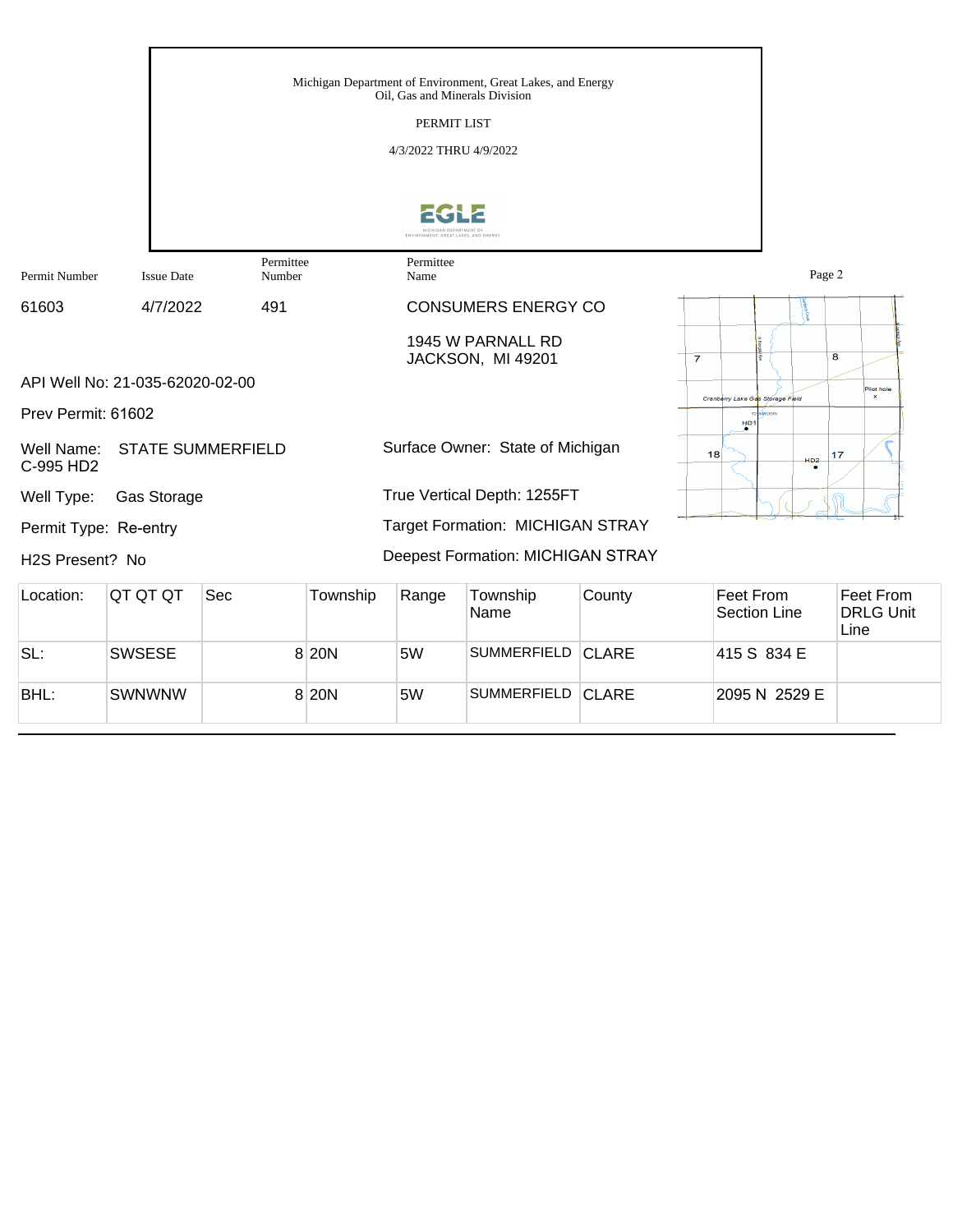

| Permit | mitteo | mitter | Page |
|--------|--------|--------|------|
| ъ,     |        |        |      |
| Number | Numb   | Name   |      |
|        |        |        |      |
|        |        |        |      |

## **PLUGGING INSTRUCTIONS ISSUED:**

| 6066 | 2298 | UNION OIL CO OF CALIFORNIA |
|------|------|----------------------------|
|      |      | 2210 W. PINE RIVER RD.     |
|      |      | BRECKENRIDGE, MI 48615     |

API Well Number: 21-035-06066-00-00

Well Name: SWITZER, BERTEN E A-4

Plug Inst. Issue Date: 4/4/2022

| Location | <b>IOT OT OT</b> | <b>Sec</b> Township | Range | Township Name  | County        | Feet From Section<br>Line | <b>Feet From DRLG</b><br>Unit |
|----------|------------------|---------------------|-------|----------------|---------------|---------------------------|-------------------------------|
| SL:      | N2NESW           | 27 19N              | 16W   | <b>REDDING</b> | <b>ICLARE</b> | 330 N 450 E               |                               |
| BHL:     | <b>IN2NESW</b>   | 27 <sub>19N</sub>   | 16W   | l REDDING      | <b>CLARE</b>  |                           |                               |

Comment: App to Re-P&A expires on 4/4/2023

9356 4428

MID MICHIGAN GAS STORAGE CO PO BOX 2446 HOUSTON, TX 77252-2446 USA

API Well Number: 21-133-09356-00-00

Well Name: KENT 34

Plug Inst. Issue Date: 4/7/2022

| Location | <b>OT OT OT</b> | <b>Sec</b> Township | Range | Township Name  | Countv          | Feet From Section<br>Line | Feet From DRLG<br>Unit |
|----------|-----------------|---------------------|-------|----------------|-----------------|---------------------------|------------------------|
| SL:      | <b>CNSW</b>     | 18 I 18 N           | 10W   | <b>LINCOLN</b> | <b>IOSCEOLA</b> | 1320 S 1320 W             | 1320 N 1320 E          |
| $IBHL$ : |                 | 18 18 N             | 10W   | <b>LINCOLN</b> | <b>IOSCEOLA</b> |                           |                        |

Comment: App to P&A expires on 4/7/2023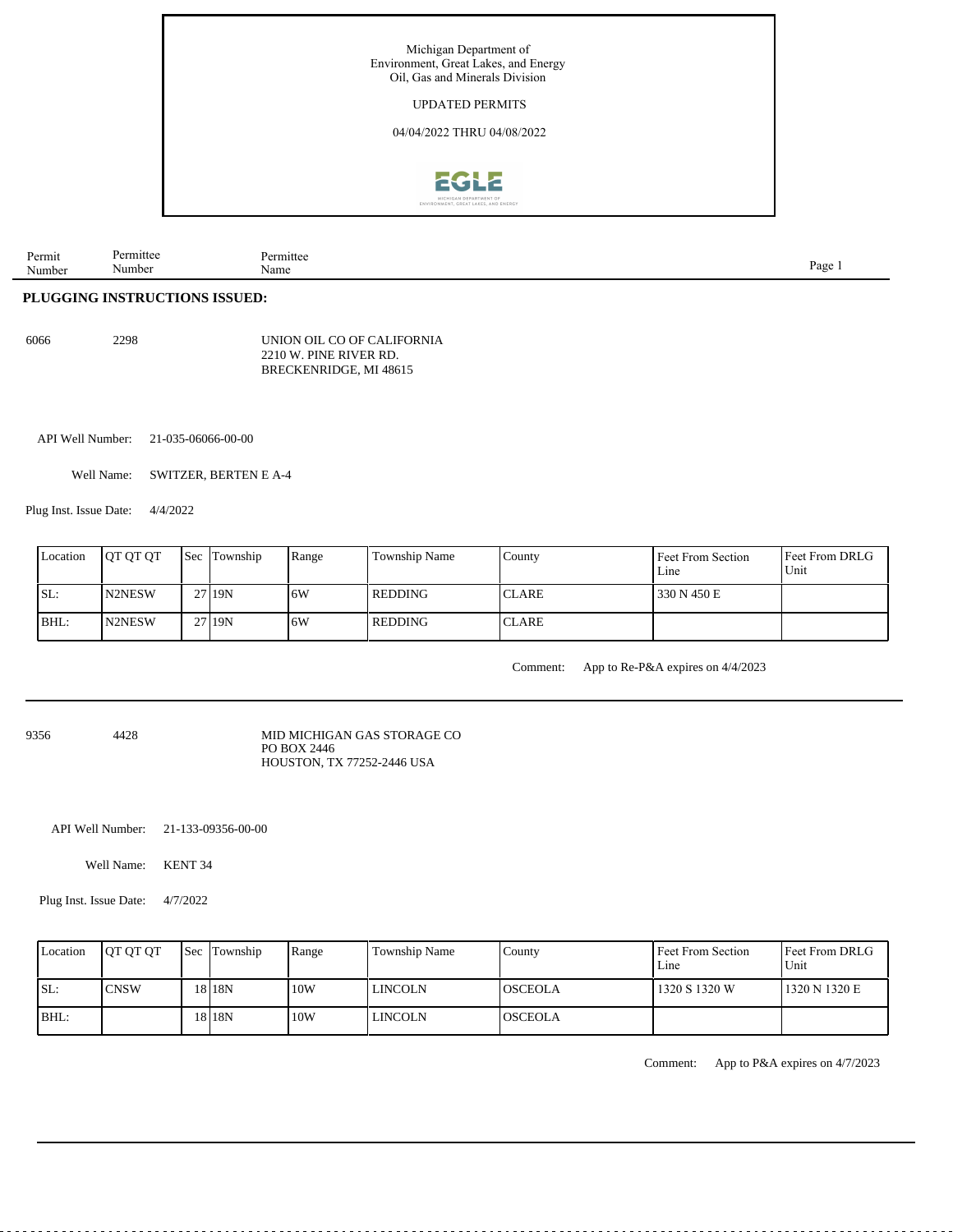

| Number<br><b>RECORD OF WELL</b> | Number<br>PLUGGING: | Name      | $_{\text{page 2}}$ |
|---------------------------------|---------------------|-----------|--------------------|
|                                 |                     |           |                    |
| Permit                          | Permittee           | Permittee |                    |

| 18392 | 14 | D T E GAS COMPANY<br>ONE ENERGY PLAZA, WCB 1782 |
|-------|----|-------------------------------------------------|
|       |    | DETROIT. MI 48226                               |

API Well Number: 21-107-03295-01-00

Well Name: MCGC S-250

Plugging Date: 8/30/2020

| Location | <b>IOT OT OT</b> | <b>Sec</b> Township | Range | Township Name    | County          | Feet From Section<br>Line | <b>Feet From DRLG</b><br>Unit |
|----------|------------------|---------------------|-------|------------------|-----------------|---------------------------|-------------------------------|
| SL:      | <b>ICNSWNE</b>   | 3113N               | 17W   | <b>MILLBROOK</b> | <b>IMECOSTA</b> | 660 S 665 W               | 1660 S 655 E                  |
| BHL:     | <b>ICNSWNE</b>   | 3113N               | 7W    | <b>MILLBROOK</b> | <b>IMECOSTA</b> |                           |                               |

3838 2545 UNION OIL CO OF CALIFORNIA 2210 W. PINE RIVER RD. BRECKENRIDGE, MI 48615

API Well Number: 21-073-03838-00-00

Well Name: RYCKMAN, HENRIETTA 2

Plugging Date: 1/19/2022

| Location | <b>IOT OT OT</b> | Sec Township | Range | Township Name  | County          | Feet From Section<br>Line | <b>Feet From DRLG</b><br>Unit |
|----------|------------------|--------------|-------|----------------|-----------------|---------------------------|-------------------------------|
| ISL:     | <b>NESENE</b>    | 33 15N       | 6W    | <b>SHERMAN</b> | <b>ISABELLA</b> | 990 S 330 E               |                               |
| BHL:     | <b>INESENE</b>   | 33 15N       | 6W    | <b>SHERMAN</b> | <b>ISABELLA</b> |                           |                               |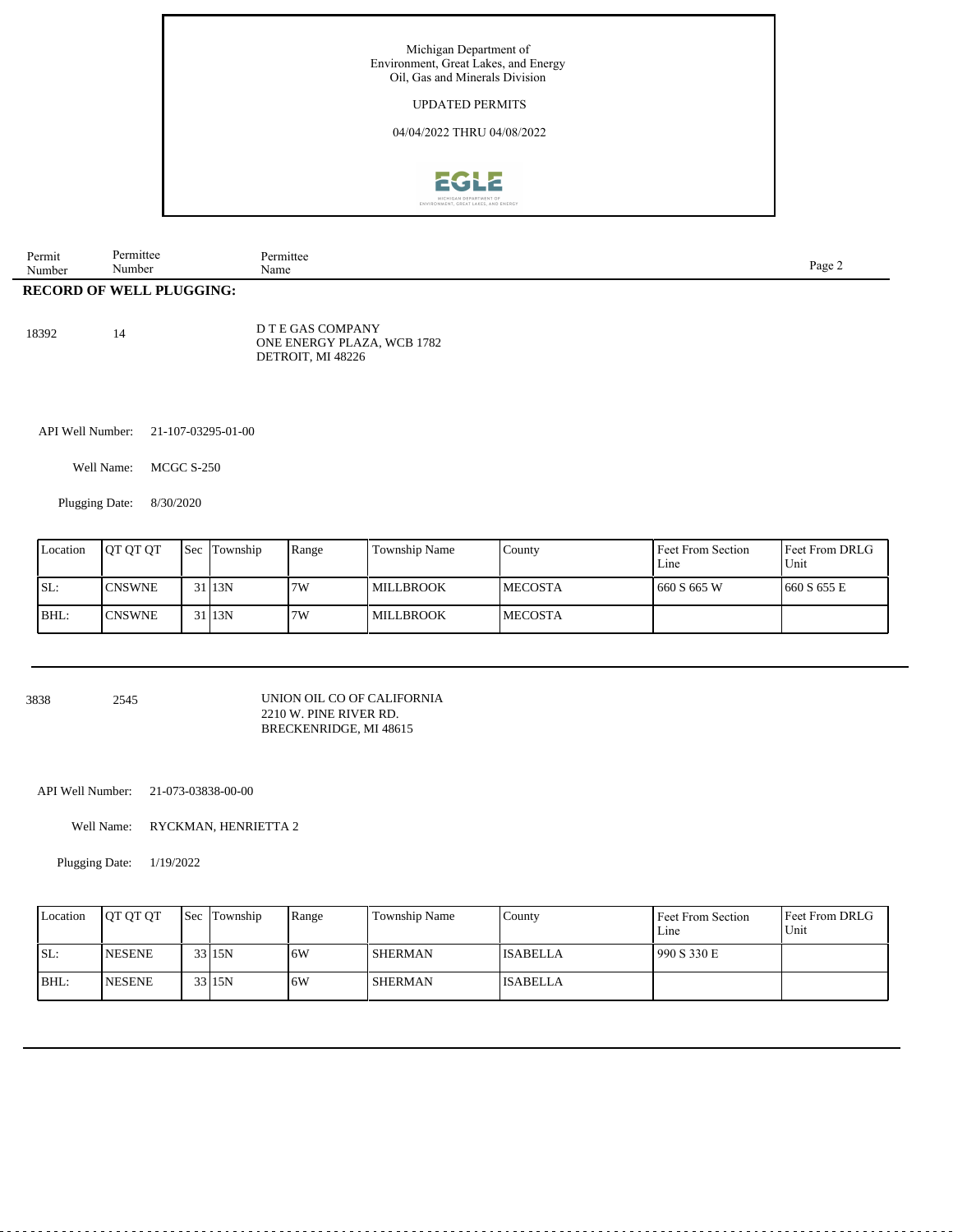

| Permit | Permittee | Permittee                                                                      | Page 3 |
|--------|-----------|--------------------------------------------------------------------------------|--------|
| Number | Number    | Name                                                                           |        |
| 5367   | 2545      | UNION OIL CO OF CALIFORNIA<br>2210 W. PINE RIVER RD.<br>BRECKENRIDGE, MI 48615 |        |

API Well Number: 21-035-05367-00-00

Well Name: PURE SHELL VAN HORN, A E 1-A

Plugging Date: 1/27/2022

| Location | <b>OT OT OT</b> | <b>Sec Township</b> | Range | Township Name  | County       | Feet From Section<br>Line | Feet From DRLG<br>Unit |
|----------|-----------------|---------------------|-------|----------------|--------------|---------------------------|------------------------|
| ISL:     | <b>INENWSW</b>  | 3 I 18 N            | 6W    | <b>FREEMAN</b> | <b>CLARE</b> | 330 N 990 W               |                        |
| BHL:     | <b>INENWSW</b>  | 3 18N               | 6W    | <b>FREEMAN</b> | <b>CLARE</b> |                           |                        |

5368 2545

#### UNION OIL CO OF CALIFORNIA 2210 W. PINE RIVER RD. BRECKENRIDGE, MI 48615

API Well Number: 21-035-05368-00-00

Well Name: PURE SHELL VAN HORN, A E 2-A

Plugging Date: 2/14/2022

| Location | <b>IOT OT OT</b> | <b>Sec Township</b> | Range | Township Name  | County       | Feet From Section<br>Line | Feet From DRLG<br>Unit |
|----------|------------------|---------------------|-------|----------------|--------------|---------------------------|------------------------|
| SL:      | <b>NWNESW</b>    | 3 18N               | 16W   | <b>FREEMAN</b> | <b>CLARE</b> | 330 N 990 E               |                        |
| BHL:     | <b>INWNESW</b>   | 3 18N               | 16W   | <b>FREEMAN</b> | <b>CLARE</b> |                           |                        |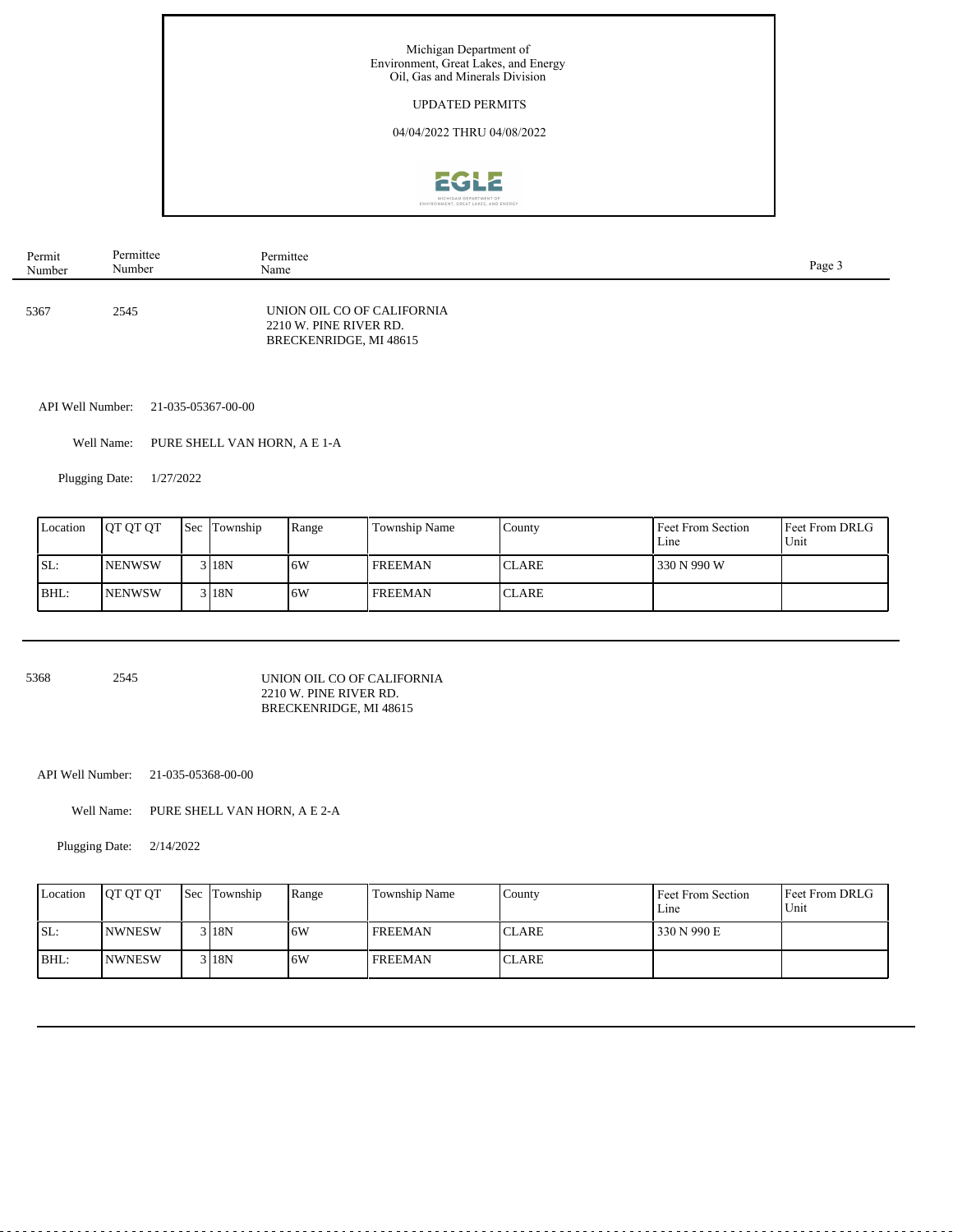

| Permit | Permittee | Permittee                                                                      | Page 4 |
|--------|-----------|--------------------------------------------------------------------------------|--------|
| Number | Number    | Name                                                                           |        |
| 7834   | 2298      | UNION OIL CO OF CALIFORNIA<br>2210 W. PINE RIVER RD.<br>BRECKENRIDGE, MI 48615 |        |

API Well Number: 21-073-07834-00-00

Well Name: EMBREY, ROY J B-6

Plugging Date: 1/12/2022

 $\overline{a}$ 

| Location | <b>IOT OT OT</b> | <b>Sec Township</b> | Range | <b>Township Name</b> | Countv           | Feet From Section<br>$L$ ine | <b>Feet From DRLG</b><br>Unit |
|----------|------------------|---------------------|-------|----------------------|------------------|------------------------------|-------------------------------|
| SL:      | <b>INWSENW</b>   | 3114N               | .6W   | <b>BROOMFIELD</b>    | <b>IISABELLA</b> | 990 S 990 E                  |                               |
| BHL:     | <b>INWSENW</b>   | 3114N               | .6W   | l BROOMFIELD         | <b>ISABELLA</b>  |                              |                               |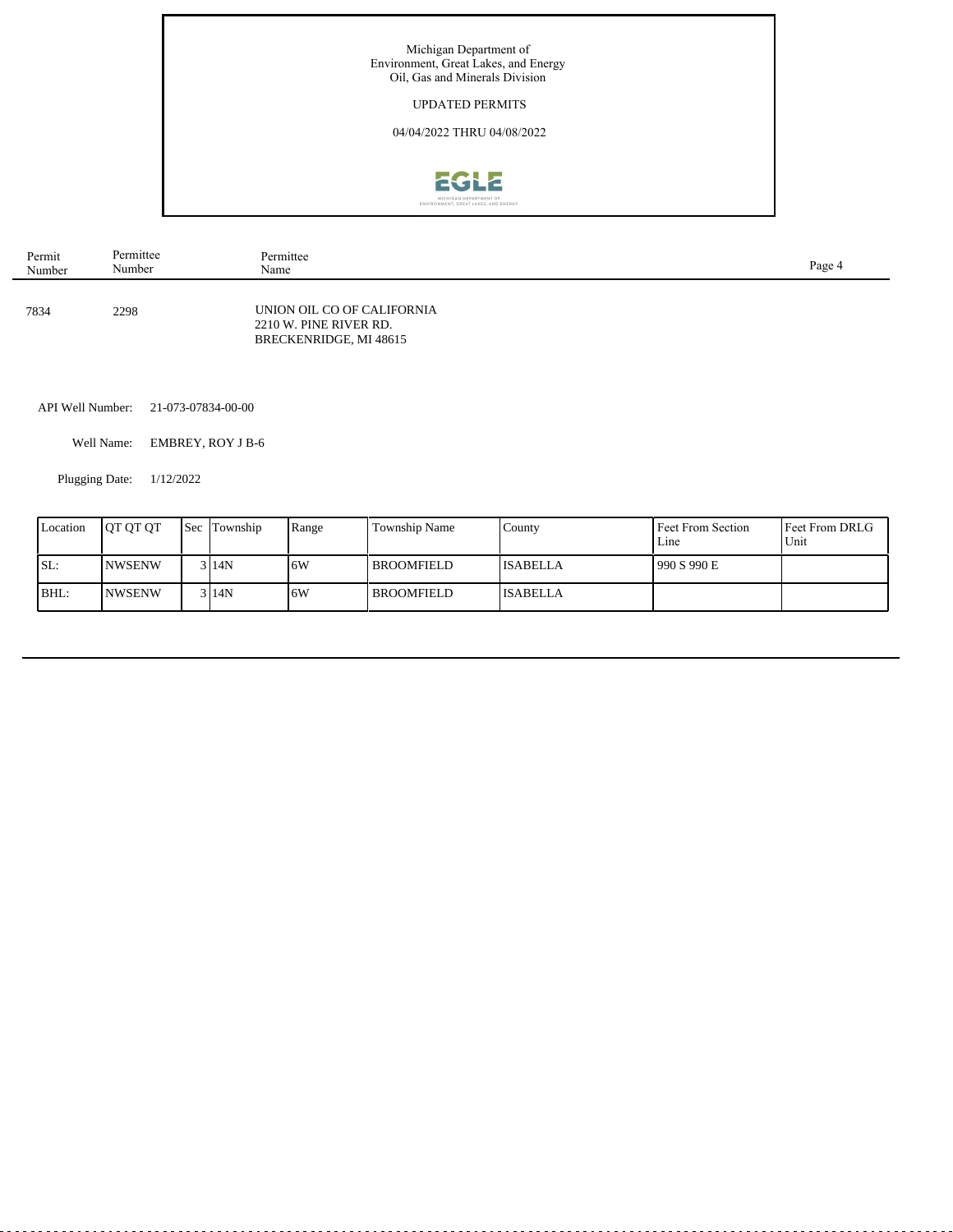

| Permit | Permittee                           | Permittee | Page 5 |
|--------|-------------------------------------|-----------|--------|
| Number | Number                              | Name      |        |
|        | APPLICATIONS TO CHANGE WELL STATUS: |           |        |

36935 47

SUMMIT PETROLEUM COMPANY LLC 102 WEST FRONT STREET SUITE 200 TRAVERSE CITY, MI 49686

API Well Number: 21-073-36935-00-00

Well Name: MOLL 1-B

Approval Date: 4/1/2022

| Location | <b>IOT OT OT</b> | <b>Sec Township</b> | Range | Township Name | County          | Feet From Section<br>Line | Feet From DRLG<br>Unit |
|----------|------------------|---------------------|-------|---------------|-----------------|---------------------------|------------------------|
| SL:      | <b>INWNENW</b>   | 33 16N              | 3W    | <b>WISE</b>   | <b>ISABELLA</b> | 510 N 905 E               | 1510 N 415 W           |
| BHL:     | <b>INWNENW</b>   | 33 16N              | 3W    | <b>WISE</b>   | <b>ISABELLA</b> |                           |                        |

ACOWS to Repair Casing or Squeeze Cement

Proposed Rework: ACOWS to Repair Casing or Squeeze Cement Comment: ACOWS to repair hole in casing @ 1300' and run liner expires 4/1/2023

39748 6310

CORE ENERGY LLC 1011 NOTEWARE DRIVE TRAVERSE CITY, MI 49686

API Well Number: 21-137-39748-00-00

Well Name: JANIK & STRAPPAZON 3-14

Approval Date: 3/31/2022

|      | Location | <b>IOT OT OT</b> | <b>Sec</b> Township | Range | Township Name | County         | Feet From Section<br>Line | <b>IFeet From DRLG</b><br>Unit |
|------|----------|------------------|---------------------|-------|---------------|----------------|---------------------------|--------------------------------|
| ISL: |          | <b>I</b> SENWSW  | 14 30N              | 3W    | l BAGLEY      | <b>IOTSEGO</b> | 855 N 1250 W              | 1460 S 1250 W                  |
| BHL: |          | <b>ISENWSW</b>   | 14 30N              | 3W    | l BAGLEY      | <b>IOTSEGO</b> |                           |                                |

ACOWS to Continue Drilling - HDH

Proposed Rework: ACOWS to Continue Drilling - HDH Comment: ACOWS to set whipstock @ 5774', mill window, and drill OH lateral within current formation expires on 3/31/2023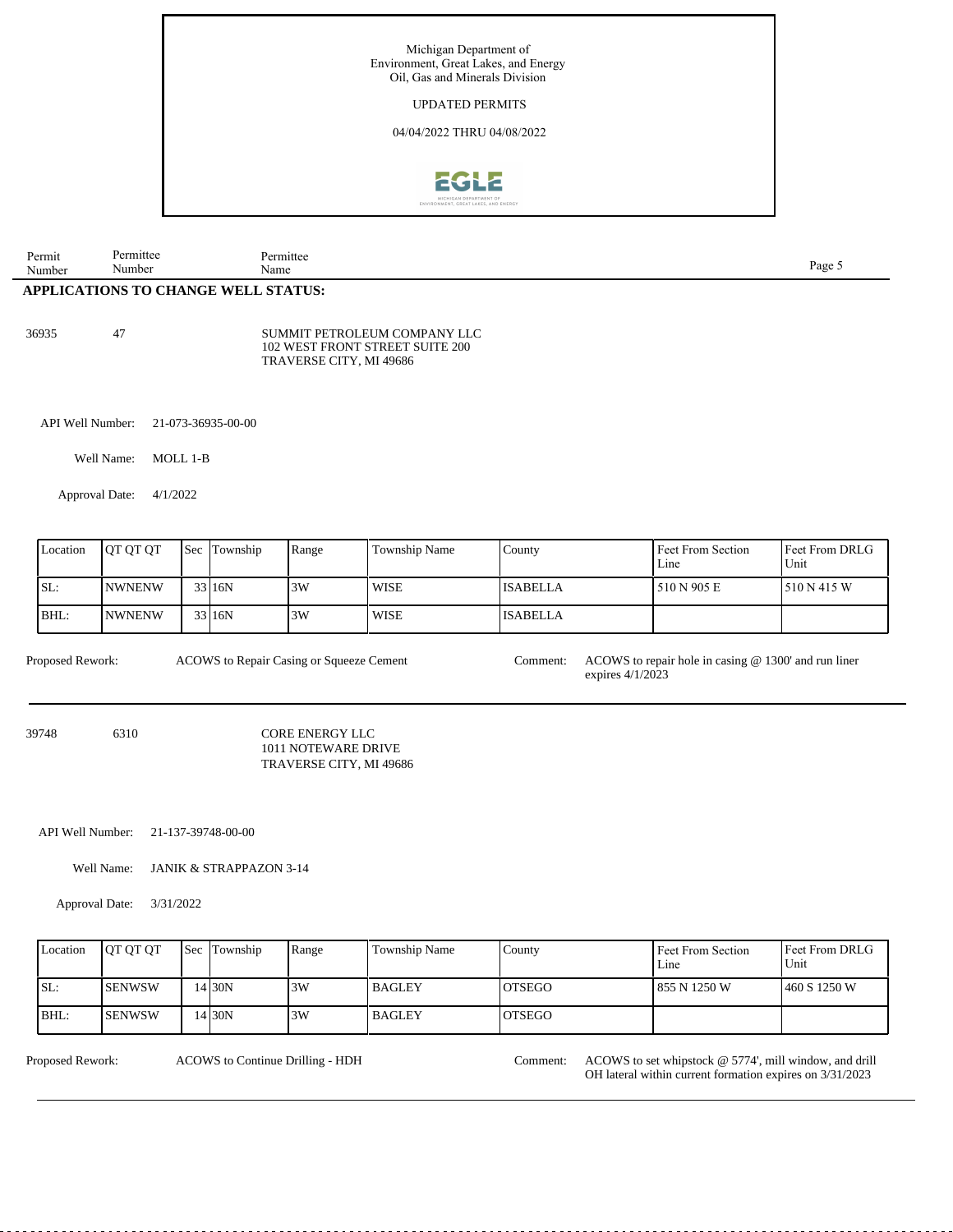

| Permit | Permittee | Permittee                                                                           | Page 6 |
|--------|-----------|-------------------------------------------------------------------------------------|--------|
| Number | Number    | Name                                                                                |        |
| 58281  | 104       | WEST BAY EXPLORATION COMPANY<br>13685 S WEST BAYSHORE DR<br>TRAVERSE CITY, MI 49684 |        |

API Well Number: 21-025-58281-00-00

Well Name: DOUBLE EAGLE FARMS 2-12 True Vertical Depth: 4754

Approval Date: 3/31/2022

| Location   | <b>IOT OT OT</b> | Sec | Township     | Range | Township Name   | County          | Feet From Section<br>Line | <b>Feet From DRLG</b><br>Unit |
|------------|------------------|-----|--------------|-------|-----------------|-----------------|---------------------------|-------------------------------|
| <b>SL:</b> | <b>INWNENW</b>   |     | 212S         | 5W    | <b>IMARENGO</b> | <b>ICALHOUN</b> | 660 N 1650 W              |                               |
| BHL:       | <b>NWNENW</b>    |     | $2\sqrt{2S}$ | .5W   | l MARENGO       | <b>CALHOUN</b>  | 340 N 1650 W              | 1340 N 330 W                  |

Proposed Rework: Temporarily Abandoned Comment: ACOWS for TA expires on 3/31/2023 Temporarily Abandoned

40993 4738 COBRA OIL AND GAS CORPORATION 2201 KELL BOULEVARD PO BOX 8206 WICHITA FALLS, TX 76307-8206

API Well Number: 21-035-40993-00-00

Well Name: STATE WINTERFIELD 2-12 True Vertical Depth: 12133

Approval Date: 4/1/2022

| Location | <b>IOT OT OT</b> | <b>Sec</b> Township | Range | l Township Name | County        | Feet From Section<br>$L$ me | <b>IFeet From DRLG</b><br>Unit |
|----------|------------------|---------------------|-------|-----------------|---------------|-----------------------------|--------------------------------|
| SL:      | <b>INWNESW</b>   | 2 I2ON              | 6W    | l winterfield   | <b>ICLARE</b> | 38 N 1130 E                 |                                |
| $IBHL$ : | <b>INWSENW</b>   | 2 I2ON              | 6W    | l winterfield   | <b>ICLARE</b> | 1835 S 1226 E               | 1849 N 1226 E                  |

Temporarily Abandoned

Proposed Rework: Temporarily Abandoned Comment: ACOWS for TA expires on 4/1/2023